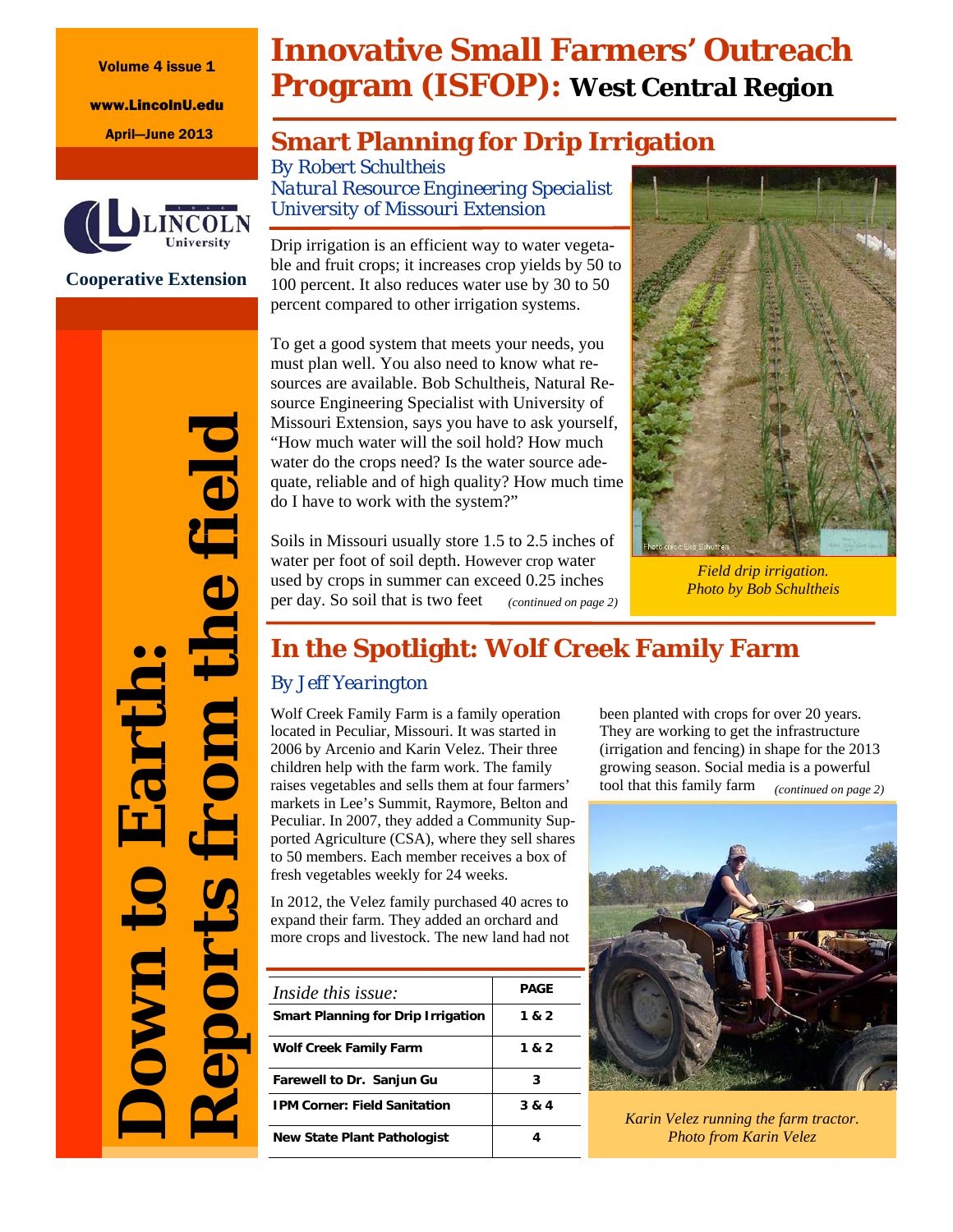## **Irrigation** . . .*(continued from page 1)*



*Drip irrigation inside a high tunnel is the best way to irrigate.* 

deep can only hold a 9- to 15-day supply of water.

These soils often soak in 0.2 to 0.7 inches of water per hour. This means that most heavy rains may run off because they are not retained in the soil for use by crops.

Crops under drip irrigation usually need a water supply that provides 2 to 5 GPM (gallons per minute) per acre. That compares to 4 to 7 GPM per acre for sprinklers.

"A house well can sometimes be used to irrigate up to two to three acres of vegetables or fruits in addition to supplying the household needs," says Schultheis. "But a larger pressure tank may be needed to avoid burning out the pump from excess cycling."

Drip systems operate at 6 to 20 psi (pounds per square inch); that is lower than sprinklers, which run at 25 to 45 psi. Thus, a drip system needs smaller pipes and pumps. It also makes fewer energy demands. Other advantages include less evaporation and runoff and fewer weeds. It can also be set up for automatic watering 24 hours a day. Fieldwork can be done while irrigating. Plus, fertilizers can be applied through the system.

Test the water supply for pH and hardness to get the best results when applying agri-chemicals through the system. Use check valves to prevent back suction of fertilizers and pesticides into the water supply.

A good filter with a 150 to 200 mesh screen is critical to prevent clogging of the water emitters; these dispense water at 0.5 to 2 gallons per hour. A well is a better water source than a stream or pond because filtering costs less. Also, a well is less likely to run dry in hot weather.

For proper system design, accurate measurements are needed. You will need the dimensions and elevations of the field; you will also need the distance to water and power sources. You must consider the crops to be grown, row and plant spacing, and hours of operation.

"There is a bit of a 'learning curve' to running a drip system profitably and efficiently," Schultheis says. "Most producers find that it takes one to three years of in-season experience to learn their system and the irrigation management strategies it requires."

For more information about drip irrigation and a list of equipment suppliers contact Bob Schultheis at (417) 859- 2044 in Marshfield, Missouri or go online to

extension.missouri.edu/webster/irrigati on.

## **Wolf Creek Family Farm . . .** *(continued from page 1)*

uses to spread the word about their products. This media is also used to stay in touch with customers and to communicate with each other while at the markets. They use free internet tools, such as Facebook, Pinterest and Localharvest.org. They also connect with their customers through their website and the Kansas City Food Circle.

Another marketing outlet they used in 2012 was the Baker Creek Spring Planting Festival. There they sold heirloom vegetable and flower plants. At that event, they also found new CSA customers and made people aware of their business. They plan to return to the festival this year, hoping for the same success.

The Velez farm uses only methods that preserve the integrity of the land. They are also committed to providing wholesome, chemical-free food for their customers. This means no chemical fertilizers, pesticides or herbicides. The compost they use for their crops is made on the farm from plant debris and animal manure from their livestock. This practice maintains soil fertility. Pests and weeds are controlled by using many methods: companion planting (planting extra crops that help the original crop grow), trap cropping (planting crops to attract pests so that the crop you want will be pest-free), cover crops (crops that add humus to the soil and prevent erosion), hand weeding and lots of mulch.

Their growing season starts early in the year with their greenhouse and high tunnel. One of the goals of the farm is yearround production. This means that the farm stays busy all year. Starting this spring, Karin and Arcenio will be fulltime farmers. "It is a big step, but we are at a point where we cannot work off the farm and continue to grow the farm business," Karin commented.

Livestock are a large component of the farm. The Velez family raises their animals humanely. They focus on heritage breeds that thrive in pastures. The poultry are freeranging; the hogs are pasture raised; and the cattle are raised and finished on grass. None of the livestock are given antibiotics or hormones. The animals' diet is not supplemented with grain.

The Velez farm offers quality produce, homegrown meats and eggs. They believe in what they do and eat from the same fields as their customers. People respond positively to their philosophy of natural farming. Customers feel connected to this small farm when they hear about Wolf Creek Family Farm's commitment to providing fresh local food |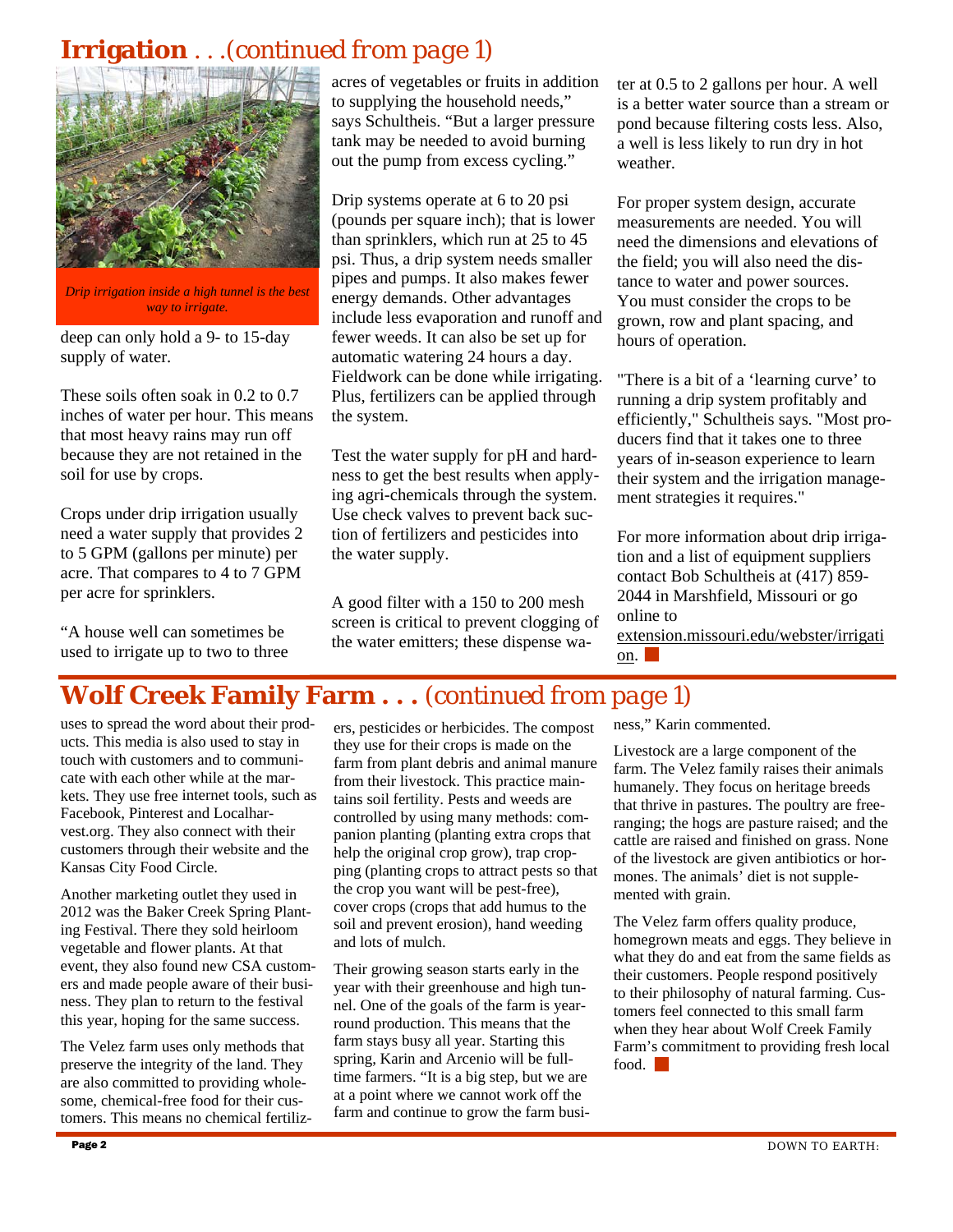# **Farewell to Dr. Sanjun Gu** *By Dr. K.B. Paul*

I write this "farewell" piece with mixed emotions. While I helped to bring Dr. Sanjun Gu to Lincoln University, I was powerless to keep him here. Dr. Gu, a native of China, received his undergraduate training in horticulture in his home country. Then he earned a PhD at the University of Nebraska. He later worked at Kentucky State University as a researcher in horticultural crops. In January 2008, Dr. Gu joined Lincoln University Cooperative Extension (LUCE) as a State Extension Horticulture Specialist.

As the senior member of LU's research and extension plant science faculty, I became his mentor. It was kind of a "Guru-Shisha" relationship (the teacher-disciple relationship found in ancient Hindu texts.) I also chose him as the Associate Program Leader for the new Innovative Small Farmers' Outreach Program (ISFOP). Sanjun then developed his own statewide horticulture program. As a result of his own talent, ability and personality, he became the leading vegetable specialist in the state of Missouri. His outstanding grant writing, organizational and multitasking skills helped him to be a leader.

Vegetables are raised on both small and large farms; these are also the main crops that growers plant in community and backyard gardens. Sanjun touched the lives of many of these growers. It seems puzzling that when so much was going for him, he decided to move to another university. He truly loves Lincoln and he loves the folks he worked with every day. The last thing he wanted to do was to leave the farmercollaborators without expert help. He shared with me the job offer and asked for my hon-

est advice as to what he should do. I helped him to make his final decision. I thought that this particular move would be good for his career and for his family. He would also have more opportunity to take the art of vegetable production to a new height.



I want Dr. Gu to know that we at LUCE love him and respect him. We wish him and his family only the best but the truth is, we already miss him a  $\overline{\phantom{a}}$  lot.

## IPM CORNER: **Using IPM in Urban Farms and Community Gardens**

#### *By Dr. Jaime Piñero, Integrated Pest Management Specialist*

Integrated Pest Management (IPM) is a complete and environmentally friendly approach to solving pest problems. It relies on a combination of common sense preventive practices. Examples include the use of resistant varieties, plus cultural practices such as sanitation and crop rotation. It also includes the use of trap crops (explained below) and the creation of habitat for pollinators and natural enemies (e.g., parasitic wasps and predatory insects). Pest monitoring/scouting is a critical part of an IPM program. If needed, treatments are made using least-risk options. These target the pest without harming beneficial insects and the environment.

#### **Top ten IPM tips for effective insect and disease management in vegetables:**

**Prepare the soil.** Give plants a head start on pest problems by choosing the proper site, testing the soil and rotating crops. Create

raised beds, if needed. Also, provide the right amount of organic matter.

**Planting.** Select varieties that are resistant to disease. Use transplants that are diseasefree. Plant closely related vegetables in separate areas of the garden.

**Use good fertilization and irrigation programs.** Healthy, fertile soils will produce more vigorous, healthy plants. These plants are more able to withstand harm caused by arthropods (insects, spiders, etc.) and diseases. When possible, avoid overhead irrigation; this will minimize long leaf wetness periods. Space plants to provide enough air movement to quickly dry foliage, flowers and fruit.

**Maintain good weed control.** This reduces competition for nutrients. It makes scouting easier. It also makes it harder for pests to find places to live. In particular, it will make it harder for those that carry pathogens (causes of disease). The use of organic mulches is an ideal anti-weed treatment. As they decompose, nutrients are released. They also increase the presence of predatory beetles and spiders.

**Maintain good sanitation.** Remove and destroy diseased plant material; remove plant refuse soon after harvest. Also, disinfect garden tools and shears.

**Identify the pest.** In the case of insects, know that not every insect on a crop is a pest. Do not kill a useful insect!

Use trap cropping. Trap crops are planted next to a higher value crop. In this way, they attract pests as a food source or a place to lay eggs. This prevents or makes it less likely that pests will reach the cash crop. Insects collected in or on trap crops can be more *(continued on page 4)*